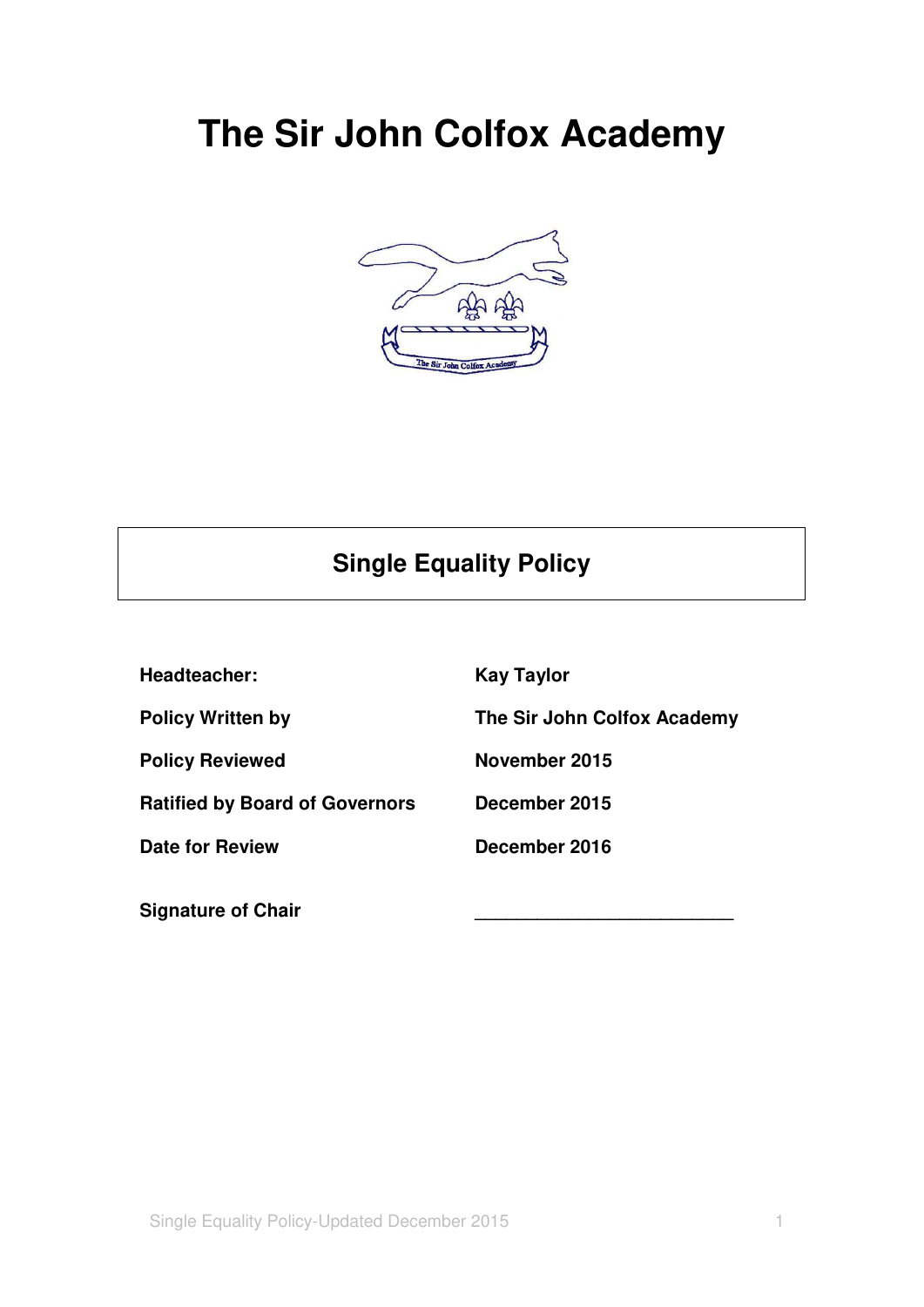# **The Sir John Colfox Academy Single Equality Policy**

This policy reflects the [Equality Act 2010](http://www.equalities.gov.uk/equality_act_2010.aspx) which harmonises and replaces previous legislation including the Race Relations Act 1976, Disability Discrimination Act 1995, Gender Recognition Act 2004 and Sex Discrimination Act 1975. The policy therefore supersedes all previous school policies on Disability, Ethnicity (i.e., Race) and Gender. Through this policy The Sir John Colfox School will fulfil its public duty to have due regard to the need to eliminate unlawful discrimination, advance equality of opportunity, and foster good relations in connection with disability, ethnicity, gender, religion, sexual identity, and where appropriate, age (applicable to employees only). The guiding principles in this policy refer to all individuals and therefore are equally applicable to pupils, staff, and governors in addition to visitors to The Sir John Colfox School.

### **Legal framework**

Duties as identified in the Equality Act 2010 and its [Schedules.](http://www.legislation.gov.uk/ukpga/2010/15/contents) There are nine equality strands (known as Protected Characteristics):

> [disability;](http://www.direct.gov.uk/en/DisabledPeople/RightsAndObligations/DisabilityRights/DG_4001068) ethnicity (including Gypsy and Traveller groups); gender; gender identity and transgender; faith, religion and belief; marriage and civil partnership; sexual orientation (homophobia); pregnancy and maternity; age.

Each relates to direct discrimination, discrimination by association, discrimination by perception, indirect discrimination; harassment and victimization. The Sir John Colfox School will seek to achieve positive action in respect of the Act.

**It should be noted that all schools have a duty to comply with the Equality Act 2010 and the Public Sector Duties, and failure to do so could result in legal action against the school's Governing Body. Employees of the school acting on behalf of the Governing Body are also liable for their own discriminatory actions.**

The Sir John Colfox School is mindful of the [Public Sector Equality Duty](http://www.equalities.gov.uk/equality_act_2010/public_sector_equality_duty.aspx) which came into force on 5 April 2011, and will publish relevant information on the school"s website:

- (i) Our Equality Objectives from 6 April 2012 and to monitor, and report upon these annually.
- (ii) Equality information on students

#### **Good Practice**

- 1. We strive to achieve a cohesive community and expect that children respect one another and behave with respect to one another, and that their parents feel fully engaged in the school.
- 2. We aim to enhance a wider sense of community locally, as well as in the context of the UK and the World communities.
- 3. We support the [UN Convention on the Rights of the Child,](http://www.unicef.org/crc/files/Rights_overview.pdf) the [UN Convention on the](http://www.un.org/disabilities/documents/convention/convoptprot-e.pdf)  [Rights of People with Disabilities,](http://www.un.org/disabilities/documents/convention/convoptprot-e.pdf) and the [Human Rights Act 1998.](http://www.legislation.gov.uk/ukpga/1998/42/contents) Through our policies and actions we undertake to ensure that every child and young person is healthy, safe, is able to enjoy and achieve in their learning experience, and is able to contribute to the wider community.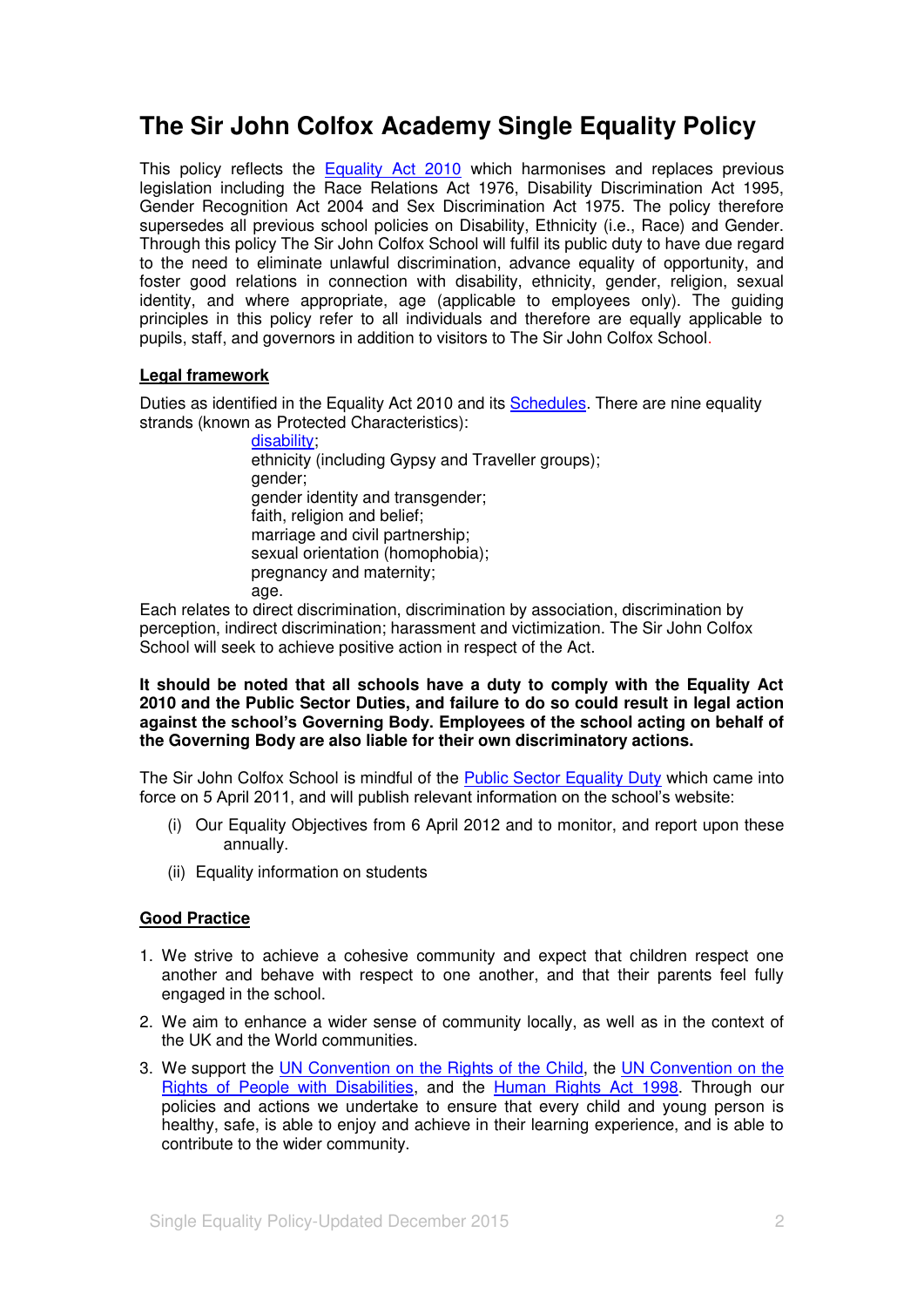4. We consider it prudent and sensible to maintain the practice of logging racist incidents and reporting them to the LA. We monitor and log incidents that discriminate against children and young people or adults in our school with protected characteristics, e.g., homophobic bullying. We also monitor and log bullying incidents directed towards those with special educational needs.

### **Guiding principles**

In fulfilling the legal obligations and establishing our school ethos, we are guided by 9 principles:

#### **Principle 1: All learners are of equal value**

We see all learners and potential learners, and their parents and carers, as of equal value:

- whether or not they are disabled,
- whatever their ethnicity, culture, religious affiliation, national origin or national status,
- whatever their gender or gender identity,
- whatever their sexual identity.

### **Principle 2: We recognise and respect difference**

Treating people equally (Principle 1 above) does not necessarily involve treating them all the same. Policies, procedures and activities must not discriminate but must nevertheless take account of differences of life-experience, outlook and background, and in the kinds of barrier and disadvantage which people may face, in relation to:

- disability, so that reasonable adjustments are made;
- ethnicity, so that different cultural backgrounds and experiences of prejudice are recognised:
- gender, so that the different needs and experiences of girls and boys, women and men are recognised;
- sexual identity.

### **Principle 3: We foster positive attitudes and relationships and a shared sense of cohesion and belonging**

Policies, procedure and activities promote:

- positive attitudes and actions towards disabled people, good relations between disabled and non-disabled people, and an absence of harassment of disabled people;
- positive interaction, good relations and dialogue between groups and communities different from each other in terms of ethnicity, culture, religious affiliation, national origin or national status, and an absence of prejudice related bullying and incidents;
- mutual respect and good relations between boys and girls, women and men and an absence of sexual and homophobic harassment.

#### **Principle 4: We observe good equalities practice in staff recruitment, retention and development**

Policies and procedures benefit all employees and potential employees, for example in recruitment and promotion and in continuing professional development:

- whether or not they are disabled;
- whatever their ethnicity, culture, religious affiliation, national origin or national status;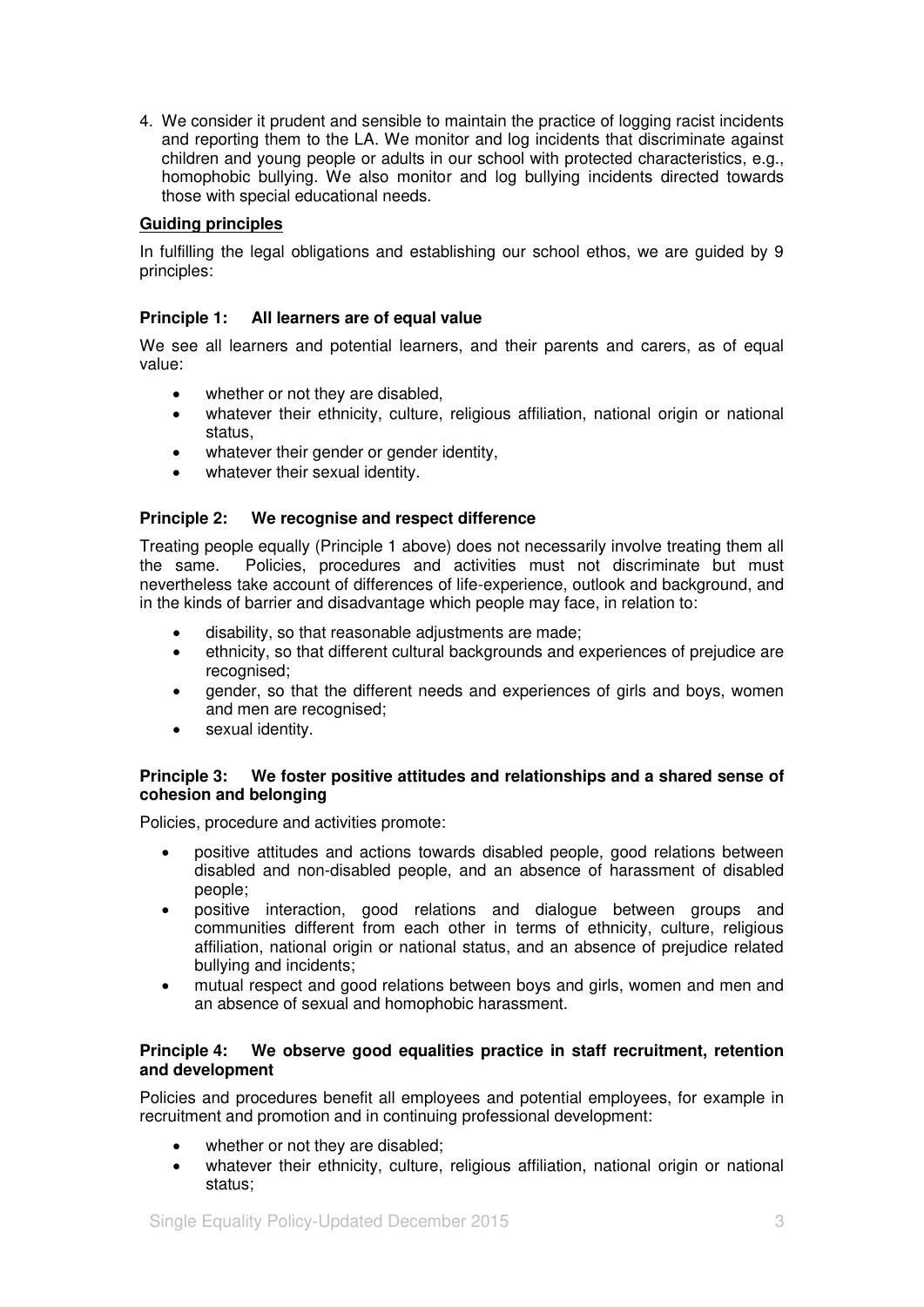• whatever their gender and sexual identity and with full respect for legal rights relating to pregnancy and maternity.

#### **Principle 5: We aim to reduce and remove inequalities and barriers that already exist**

In addition to avoiding or minimising possible negative impacts of our policies, we take opportunities to maximise positive impacts by reducing and removing inequalities and barriers that may already exist between:

- disabled and non-disabled;
- people of different ethnic, cultural and religious backgrounds;
- girls and boys, women and men;
- gay people as well as heterosexual.

### **Principle 6: We consult and involve widely**

People affected by a policy or activity should be consulted and involved in the design of new policies and in the review of existing ones. Consultation involves:

- disabled and non-disabled;
- people of different ethnic, cultural and religious backgrounds;
- girls and boys, women and men;
- gay people as well as heterosexual.

### **Principle 7: We address prejudice and prejudice related bullying**

We oppose all forms of prejudice which stand in the way of fulfilling the legal duties listed above:

- prejudices around disability and special educational needs;
- prejudices around racism and xenophobia, including those that are directed against religious groups and communities, for example anti-Semitism and Islam phobia, and those that are directed against Travellers, migrants, refugees and people seeking asylum;
- prejudice reflecting sexism or homophobia.

#### **Principle 8: Society as a whole should benefit**

Policies and activities should benefit society as a whole, both locally and nationally, by fostering greater social cohesion and greater participation in public life of:

- disabled and non-disabled:
- people of different ethnic, cultural and religious backgrounds;
- girls and boys, women and men;
- gay people as well as heterosexual.

#### **Principle 9:** Objectives (covered by Equality Objectives after 6/4/12)

Each year we formulate and publish specific and measurable equality objectives, based on the evidence we have collected and published, in relation to:

- disability;
- ethnicity, religion and culture;
- gender.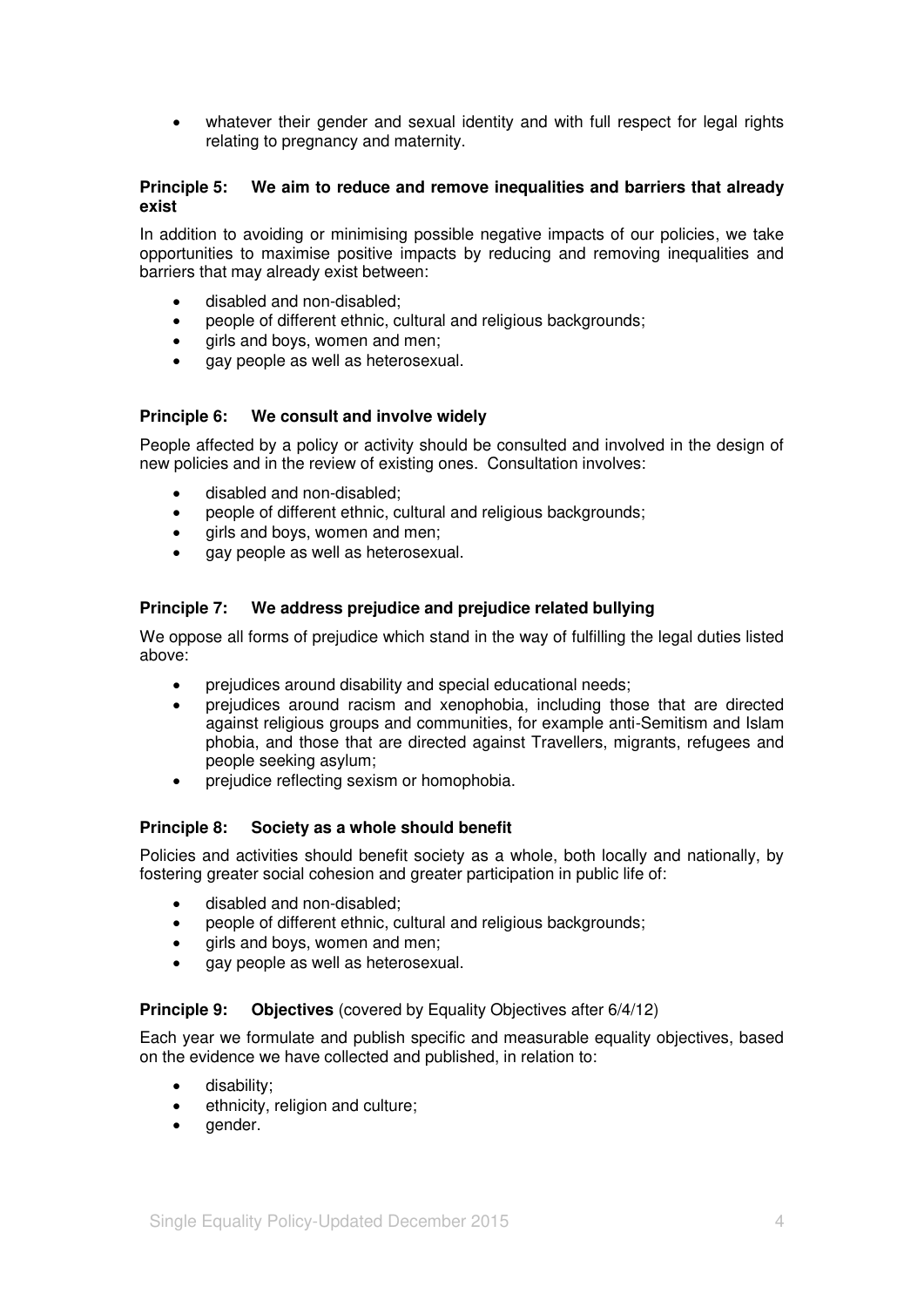#### **Arrangements, Roles and Responsibilities**

- 1. The equality objectives for The Sir John Colfox School will be set out formally and are referenced in the School Improvement Plan. They will be reviewed annually, and refreshed on a four year cycle.
- 2. The equality employment information will be monitored and reported to the Governing Body on an annual basis and published on the website.
- 3. The Sir John Colfox School will undertake Equality Impact Assessment (Equality Analysis) exercises when renewing or reviewing policy or practice to ensure full compliance with the Equality Act 2011.

### **Curriculum**

- 4. Curriculum information will also be evaluated by looking specifically at equality groups in addition to the standard analysis conducted by the school and adjustments as appropriate to ensure that equality groups are supported positively.
- 5. All other data relating to whole school monitoring will encompass scrutiny of equality information so that groups are supported positively.
- 6. When it is reviewed, each curriculum subject or area will ensure that teaching and learning will reflect our Guiding Principles as set out above.

### **Staff and Governors**

- 7. The Governing Body is responsible for ensuring that the school complies with legislation, and that this policy and its related procedures and action plans are implemented.
- 8. A member of the Governing Body has the role of monitoring the implementation of this policy.
- 9. The Headteacher is responsible for implementing the policy; for ensuring that all staff are aware of their responsibilities and are given appropriate training and support; and for taking appropriate action in any cases of unlawful discrimination.
- 10. A senior member of staff has day-to-day responsibility for co-ordinating implementation of this policy.
- 11. All staff are expected to:
	- adhere to this policy;
	- promote equality and inclusion in their classrooms, amongst colleagues and with visitors to the school;
	- deal with any prejudice related incidents that may occur;
	- plan and deliver curricula and lessons that reflect our Guiding Principles;
	- provide and analyse quantitative and qualitative data that supports better understanding of equality groups and any issues that may arise, e.g., attendance, bullying, exclusion;
	- undertake or support Equality Impact Assessment (Equality Analysis) processes;
	- attend appropriate training that enables The Sir John Colfox School to keep upto-date with equality issues.
- 12. All staff and Governors have access to training and a selection of resources which discuss and explain the concepts of equality, diversity and community cohesion. We value the opportunity to take a holistic approach in fulfilling our Equality Duties.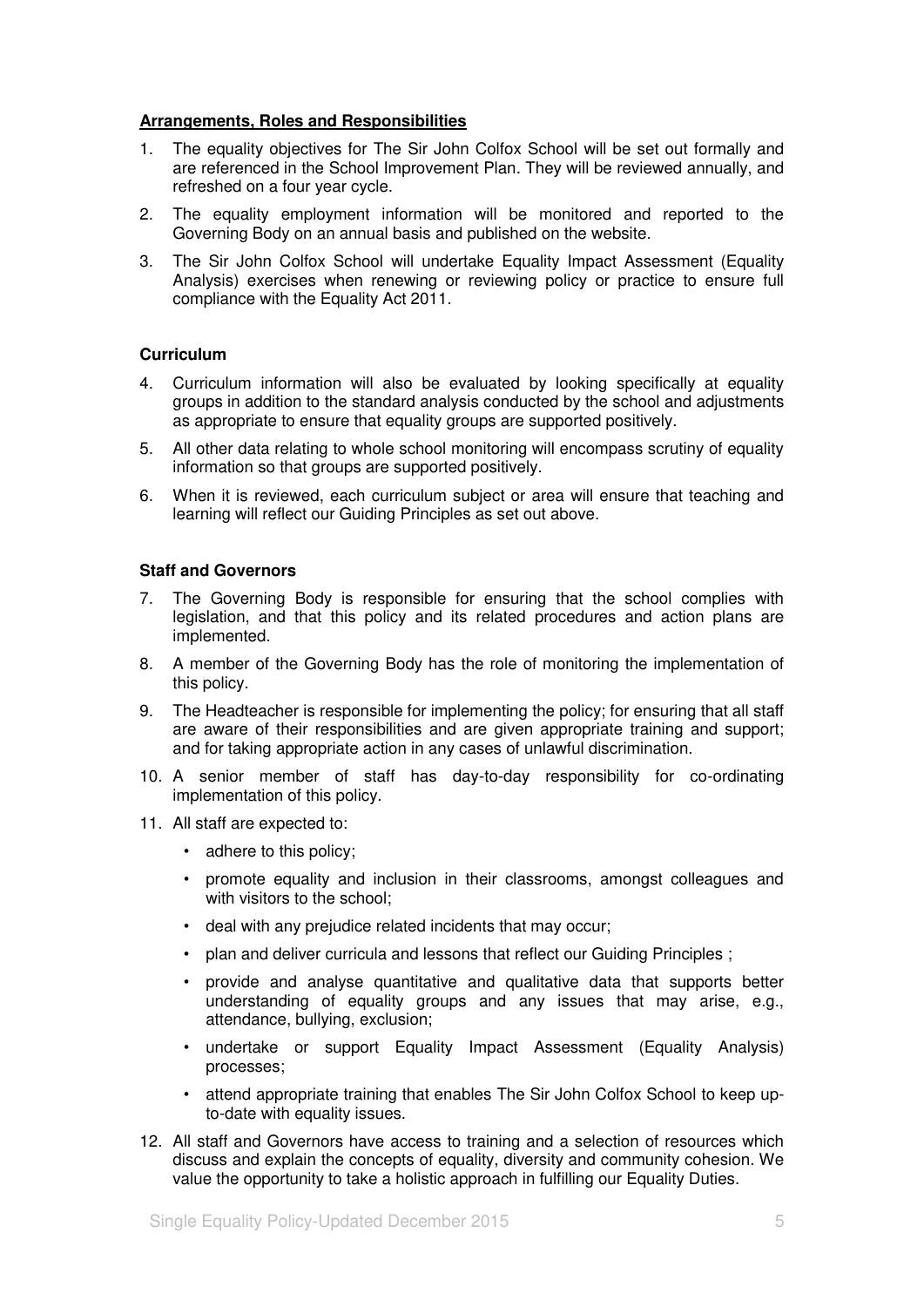- 13. All staff and Governors will exercise their Safeguarding responsibilities in relation to equality matters and ensure that any bullying or challenging of Human Rights is addressed immediately.
- 14. The Sir John Colfox School is opposed to all forms of prejudice that could act as a barrier to achieving our legal duties and a cohesive community. These include:
	- disability;
	- special educational needs;
	- racism and xenophobia;
	- gender and transgender;
	- religious groups and communities;
	- Travellers, migrants, refugees and people seeking asylum;
	- sexism and homophobia.

| Member of staff with Lead Responsibility for this policy: | Paul Middleton |
|-----------------------------------------------------------|----------------|
| Governing Body responsibility:                            | Anna Ledgard   |
| Approved by Governing Body on:                            | 9 October 2014 |
| Policy due to be refreshed by:                            | October 2016   |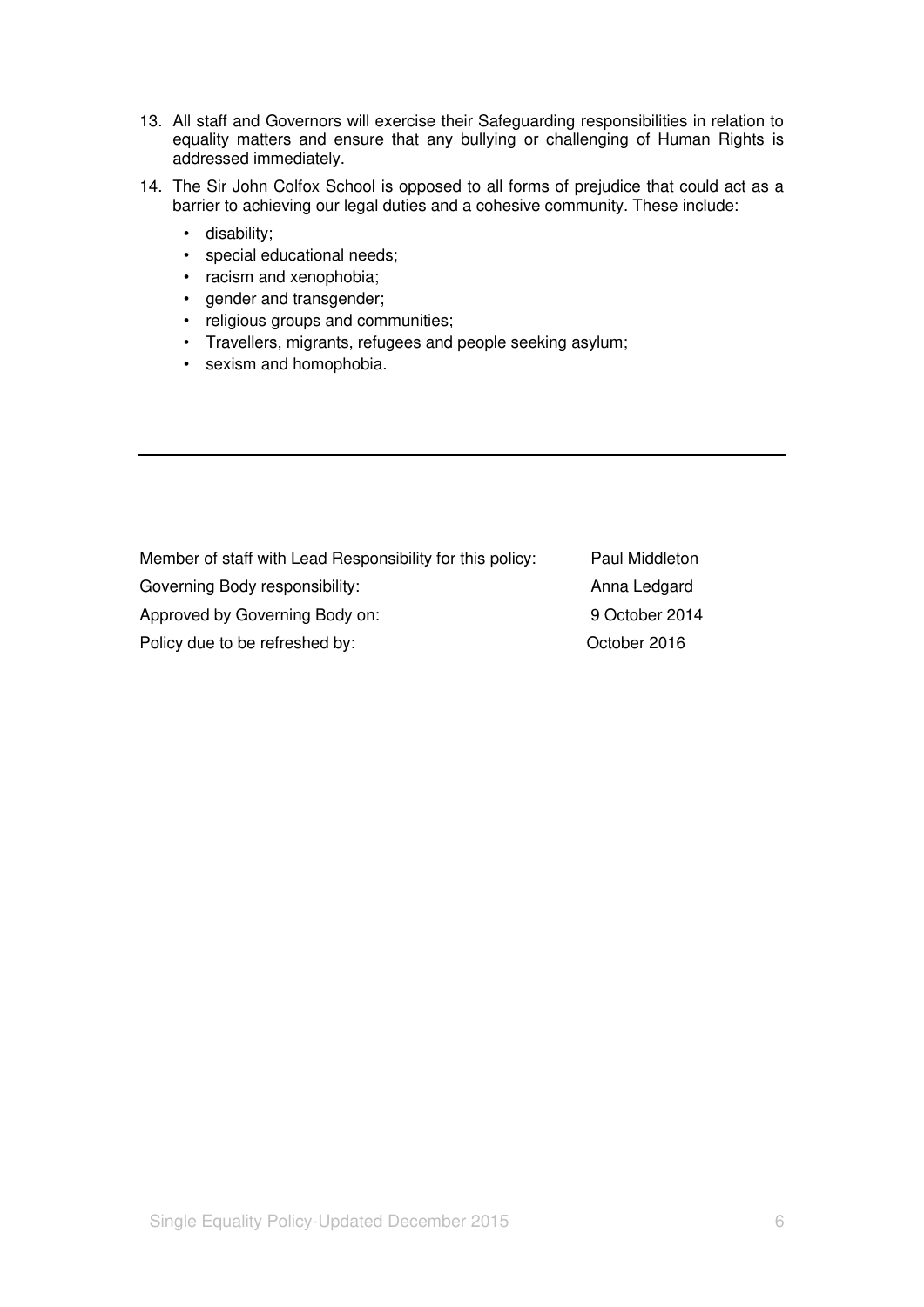## **The Policy in Practice**

### Examples of good practice are outlined below

- 1. THE CURRICULUM
	- (a) Heads of department and subject teachers examine their schemes of work and resources carefully to ensure that they are in line with school policy.
	- (ii) The options system is carefully constructed to ensure that students have the opportunity to experience a broad and balanced range of subjects. Choice has been restricted to ensure that students continue to study each main curriculum area.
	- (iii) Steps are taken by each department to ensure that no group is disadvantaged eg girls in Mathematics, Science or Technology and boys in English or Creative Arts. Free School Meals students have access to curriculum trips (subsidised by the school)
	- (iv) The curriculum and teaching styles are designed to meet individual needs in classes, particularly for SEND or EAL students, where there is a wide variety of ability, background and culture.
	- (v) There is positive encouragement to find progression routes in education after the compulsory school leaving age and to reduce the number of NEETS (not in education, employment or training)
	- (vi) The careers programme is designed to explore non-traditional as well as traditional paths for all students, including those with Special Needs.
	- (vii) The curriculum as a whole, is designed to:-
		- (a) address the implications of living in a multi-cultural society
		- (b) examine traditional stereotypical roles
		- (c) encourage positive responses to those who are disadvantaged
		- (d) develop tolerant and non-discriminatory attitudes.

#### EXTRA-CURRICULAR ACTIVITIES

#### Exchanges, visits, residential courses and field trips

These are open to all students and arrangements are made to ensure that individual circumstances background do not disadvantage or deny access. They are designed to avoid gender bias and to broaden horizons and endeavour to facilitate the needs of all students. Individual needs of all kinds are addressed and present no obstacle to equal participation.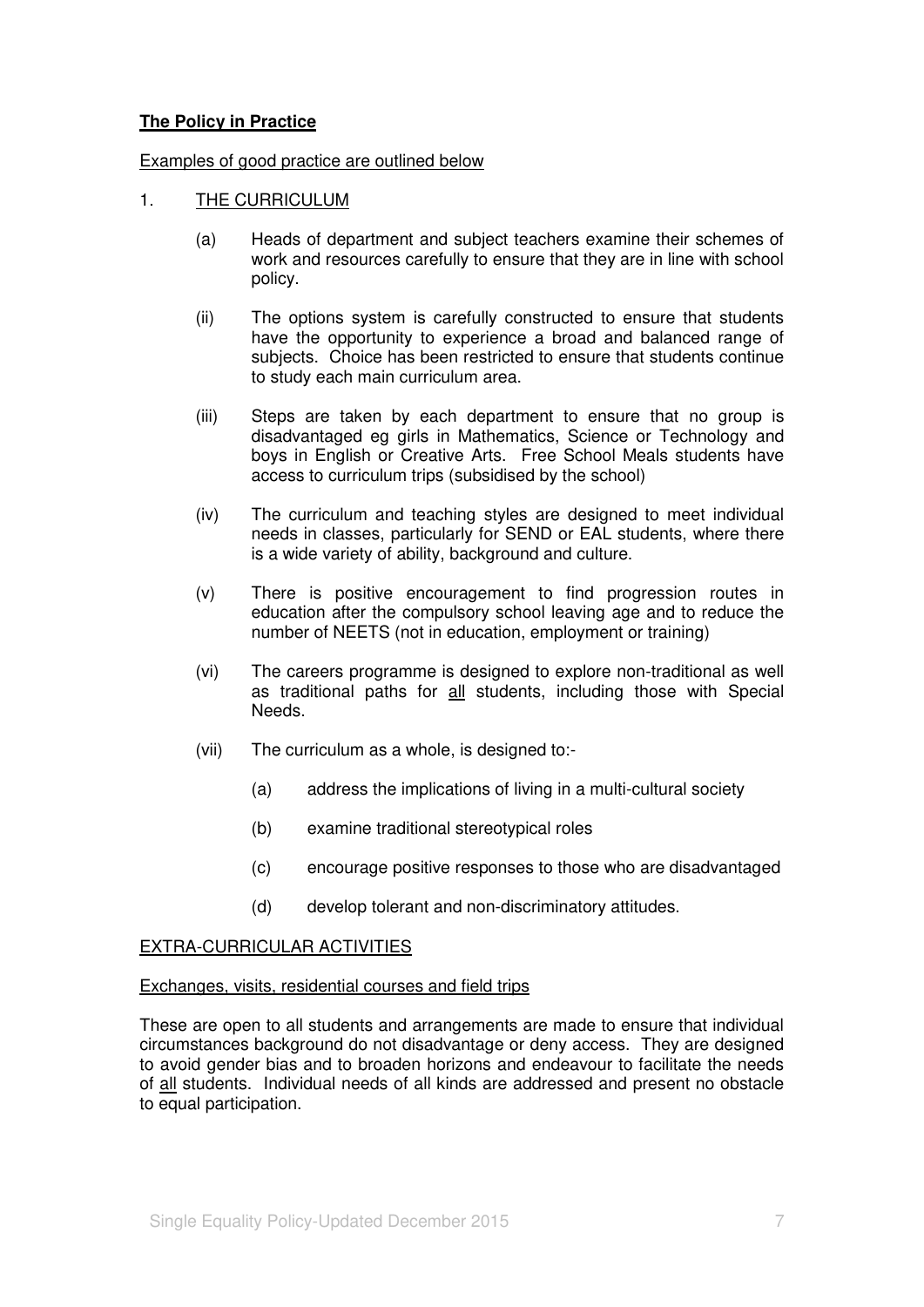#### Arts and Leisure

All students have the opportunity to participate in and/or be a member of the activities on offer; e.g. Drama Club, music groups, theatre trips, etc. Where families are at an economic disadvantage (eg music lessons, trips etc.) the school will pay for this through Pupil Premium funds.

### Sport

It is understood that, at times, positive discrimination may be necessary so that each student is encouraged to reach their full potential. This is in accordance with the Sex Discrimination Act which suggests that voluntary sporting bodies are allowed to exclude the opposite sex.

There are well attended sporting clubs which include approximately  $\frac{1}{2}$  - 2/3rds of each year group and involve a wide variety of staff other than PE specialists. Students are encouraged to regard sporting events as being for all students at the Sir John Colfox School, supportive roles as well as active participation being encouraged and valued. As a result the Sir John Colfox School has a wide breadth as well as depth of excellence in sports.

### THE SCHOOL AS A COMMUNITY

- The school is a Rights Respecting School and as such it promotes tolerance, fairness and an emphasis on individual rights and responsibilities. Opportunities are provided for everyone in the school community to be listened to and to share their concerns through the House and School Council, Parents Consultation Groups, the Rights Respecting Community, confidential questionnaires etc.
- The ethos of the school emphasises successful learning and development. Care is taken to recognise and celebrate achievement through the rewards system.
- There is a written Learning Promise which upholds the right of every individual to pursue their work without interference. This is supported by a written behaviour policy and an Anti-bullying Policy.
- All parents are encouraged to take an active part in the life of the school and are consulted regularly.
- The progress and achievement of all students (and particularly underachieving or vulnerable students is regularly monitored and intervention and support strategies put in place.
- Assemblies are used to set the "tone" of the school and emphasise the caring ethos. Role models and themes in assemblies are non-stereotypical and represent a multicultural viewpoint. The House system, including House Captains, house buddies and Student Leaders, encourages independence, responsibility and community cohesion.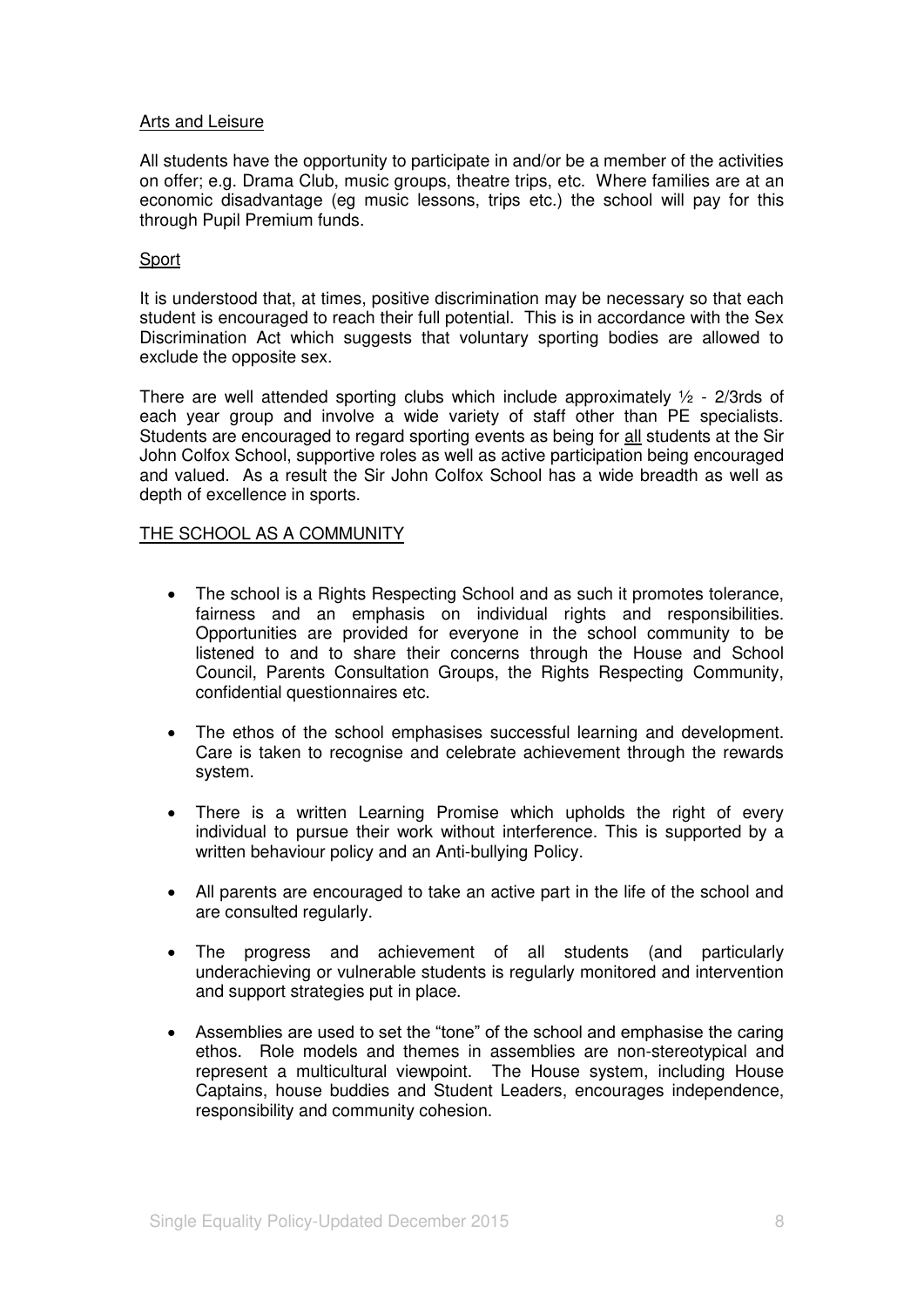- There are positive relationships with the local community (Rights Respecting Community, Local Democracy Week, Spirit of Bridport, charity work etc.) which promote community cohesion.
- The school is involved in international projects which support a global awareness and support equality objectives eg Ghana link, Camps International, Srebrenicia project.
- The pastoral structure supports the caring ethos of the Sir John Colfox School and staff are specifically trained to assist students on a one-to-one counselling basis during times of personal stress. External specialists are also available to help students, e.g. confidential medical advice, a "Stop Smoking" clinic, etc.
- The Accessibility Policy ensures the school's facilities are appropriate for all in the community and this is reviewed regularly.

## **STAFF**

The policy has been formed within the framework of the statutory legal requirements but also recognises the need to promote positive attitudes which will result in the lowering of traditional barriers to equality of opportunity.

As a result:

- (i) All staff will be given the opportunity to develop their skills and expertise in their chosen career.
- (ii) Part-time staff enjoy identical professional status as full-time colleagues and are given the same opportunities for development and are regarded as an equally important part of the school.
- (iii) In keeping with Dorset County policy the School gives the maximum support, as far as possible, to staff taking career breaks or flexible retirement.
- (iv) Appointment procedures are in line with the Governors" Policy and aim to draw to interview candidates of quality. The interview panel seek to establish appointments of high calibre, potential and experience according to the needs of the school as a whole.

### MONITORING AND DEVELOPING THE EQUALITY AND ANTI-DISCRIMINATION **POLICY**

All staff constantly monitor this Equal Opportunities Policy. The SLT ensure that everyone is fully aware of the policy and that it is implemented.

The Policy is reviewed by Governors every three years with annual monitoring of the SEN and Safeguarding policies

The progress and achievement of vulnerable groups is monitored at least termly by SLT and annually by the Governors.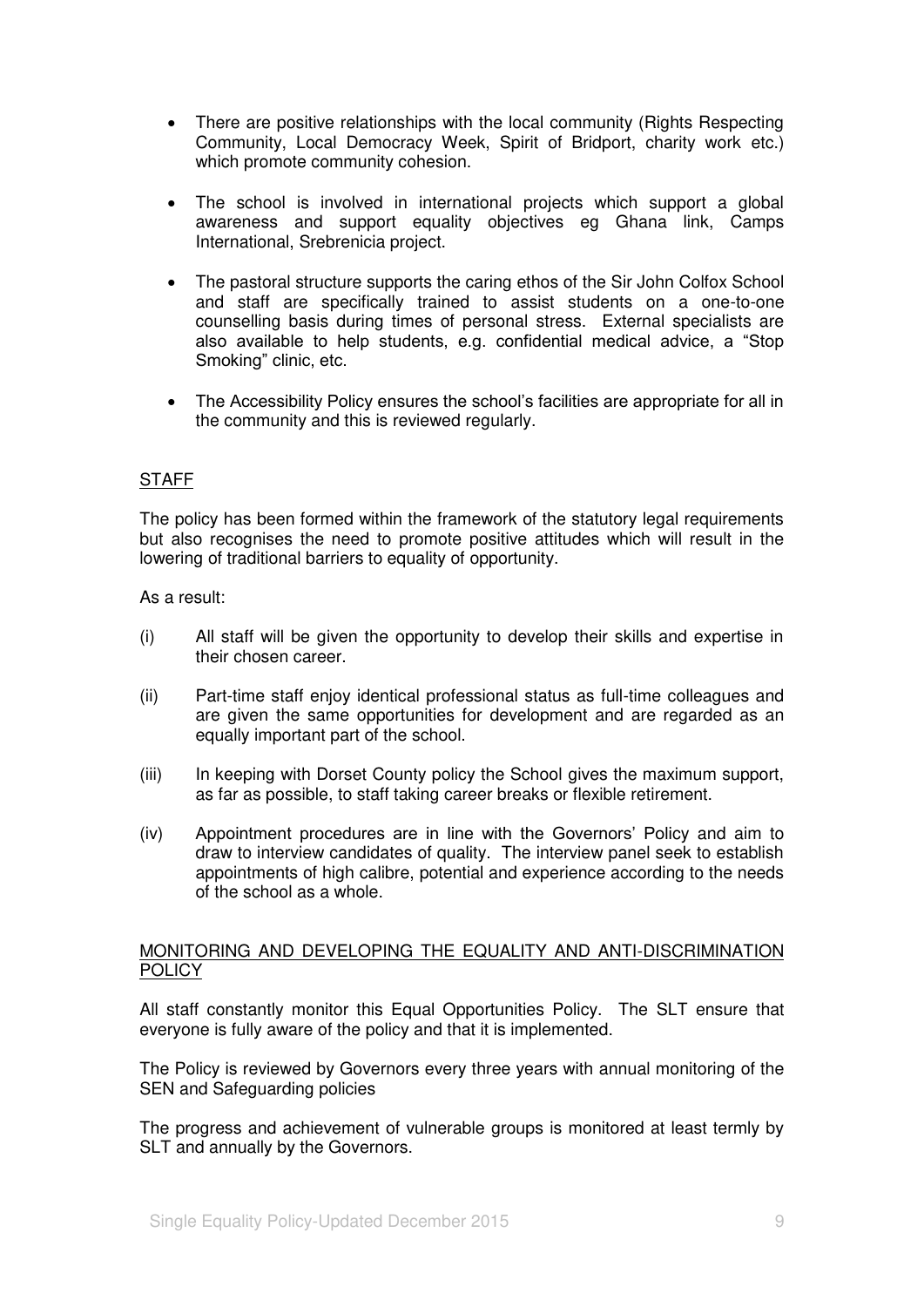Published information on equality and an Action Plan to promote equality is included annually in the School Improvement Plan in line with statutory regulations (from April 2012)

# Other relevant policies

See Also:

- Anti-Bullying policy
- Accessibility Policy
- Charging policy
- SEND Policy
- Safeguarding Policy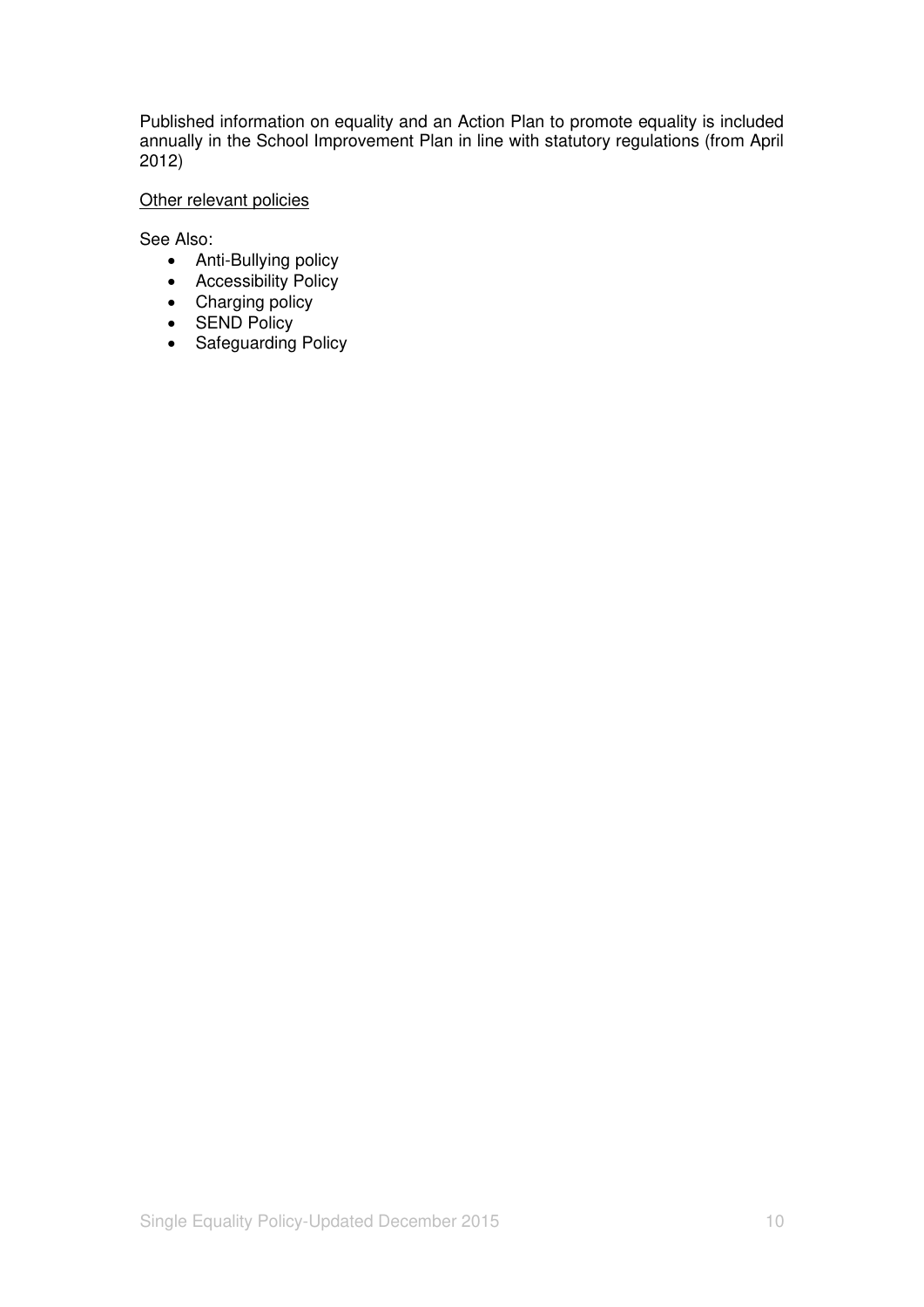# **The Sir John Colfox Academy**

# **Equality information**

# **Part 1: Information about the pupil population**

Number of pupils on roll at the school: 835

# **Information on pupils by protected characteristics**

The Equality Act protects people from discrimination on the basis of "protected characteristics". Every person has several of the protected characteristics, so the Act protects everyone against unfair treatment.

In order to ensure that all pupils are protected from discrimination, the school collects information on some protected characteristics of their pupils these include:

Disability\* Ethnicity and Race Gender Religion and Belief

\* Not all parents choose to supply this information

# **Sensitive information on some pupils with protected characteristics**

It is not appropriate for us to collect information from pupils in relation to some protected characteristics, gender identity and sexual orientation.

However, as a school we are aware that there may be a number of equality issues for gay, lesbian and bisexual pupils, as well as those who are undergoing or who have undergone a reassignment of their gender.

Maternity and pregnancy is also a protected characteristic.

If there should be students who are pregnant or have young children, we will offer support to enable equality of opportunity.

# **Information on other groups of pupils**

In addition to pupils with protected characteristics, we gather further information on the following groups of pupils:

Pupils on free school meals

Single Equality Policy-Updated December 2015 11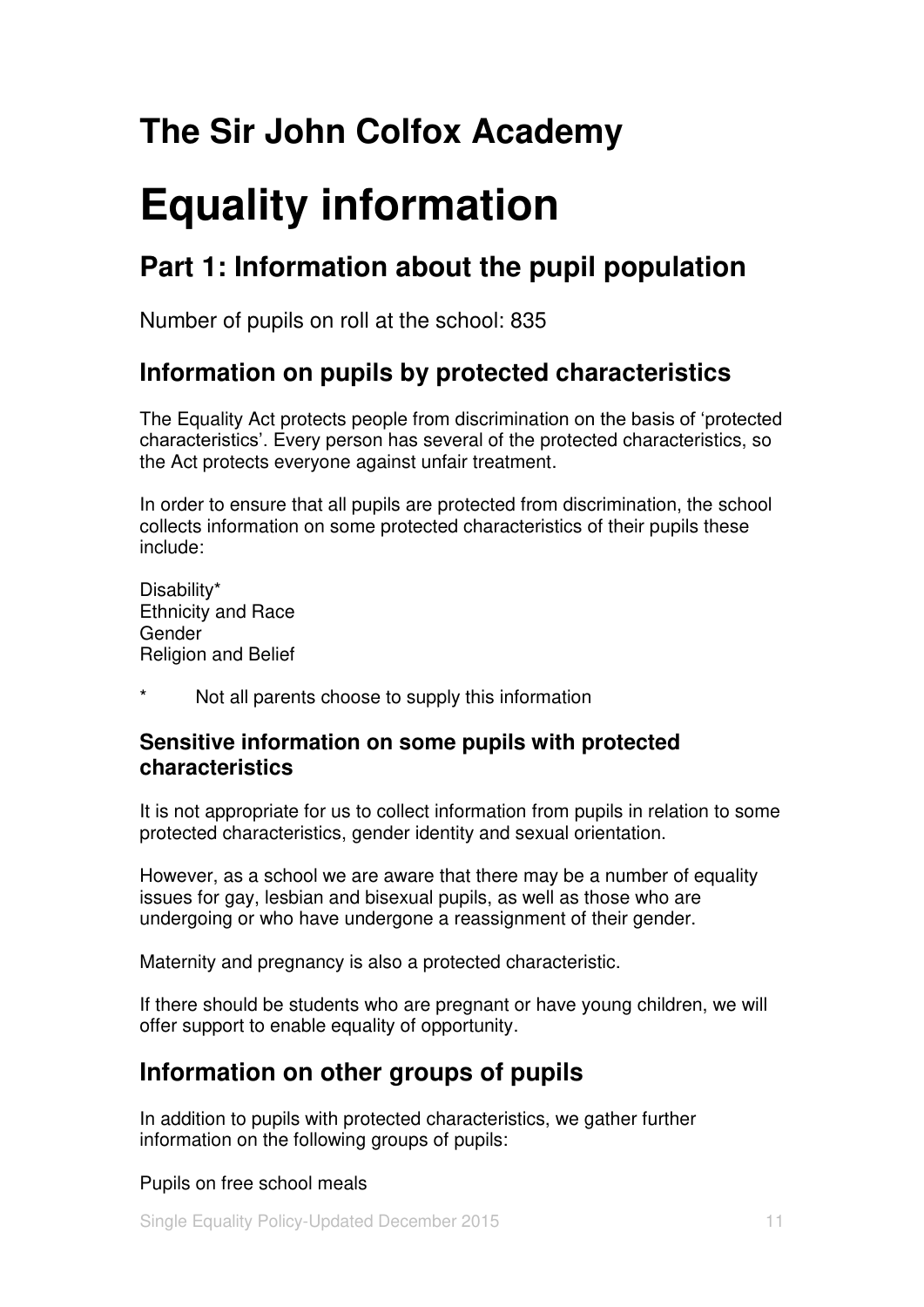Pupils with Special Educational Needs or a disability (SEND) Pupils with English as an additional language Pupils with a Traveller heritage Pupils from low income households Young carers Children in Care

# **Publishing information**

To comply with the Equality Act we have considered the information that is suitable for publication and we have selected relevant information for publication.

See also published policies (school website and Brochure)

Accessibility Policy Anti-bullying Policy Charging Policy Equal and Anti-Discrimination Policy SEND Policy Safeguarding Policy

# **Disability, Ethnicity and Race, Gender, Religion and Belief**

Summary information and data (including gaps in attainment, inequalities of outcome and relations between different groups of pupils).

**% of Pupil Premium in the school – 19% (2015) % of SEN in the school – SA 13.7% SA + 11% (2014) Pupil Premium students performed exceptionally well in 2015 and the gap has closed. PP students performed 3% above non PP students on 5A\*-C in English and Maths. SEN students performed well in 2015 in terms of progress and this is an area of strength in the school EAL students also performed well** 

# **Part 2: How we have due regard for equality**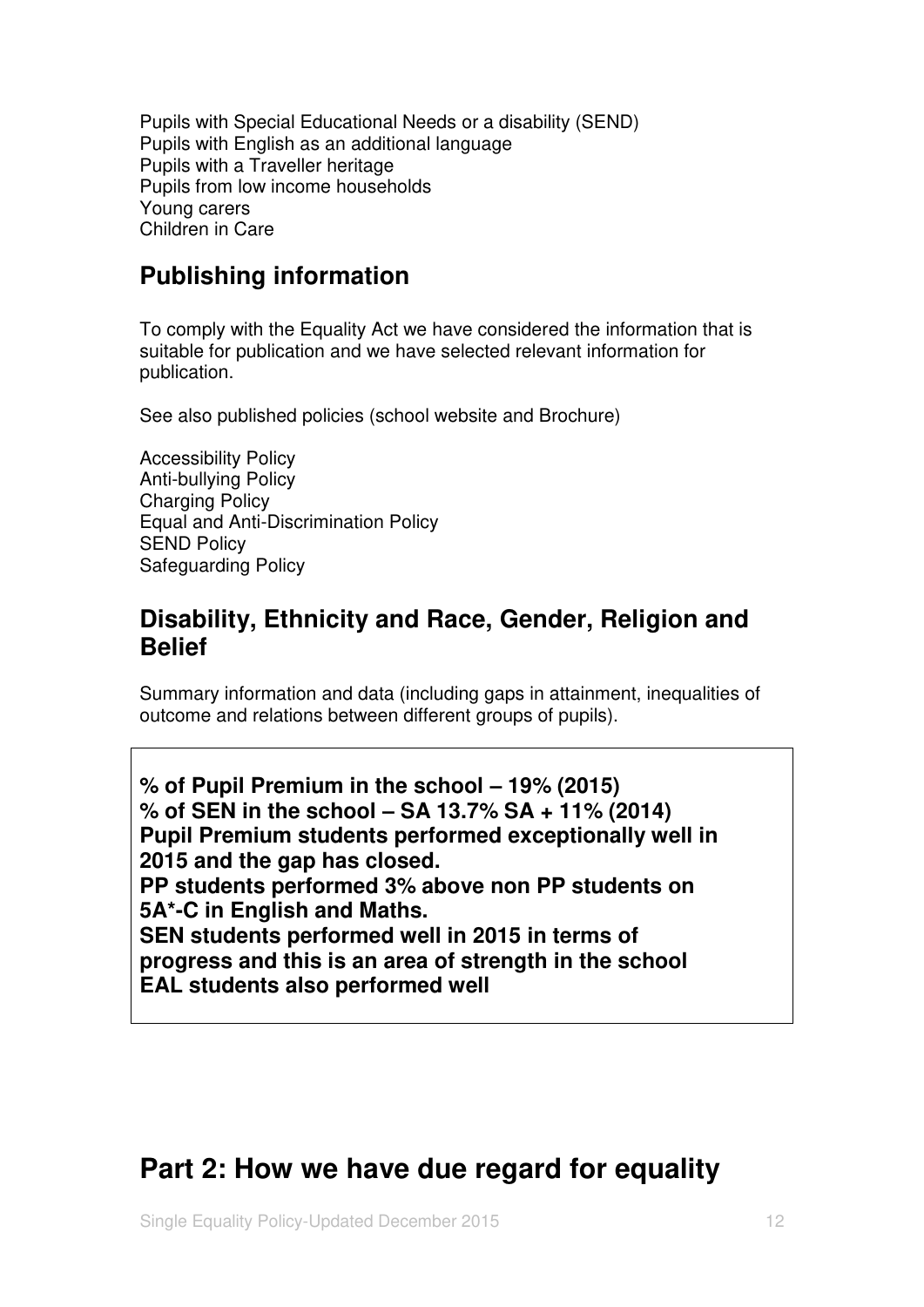The information provided here aims to show that we give careful consideration to equality issues in everything that we do in the school. "Due regard" ensures that we work towards eliminating discrimination, harassment and victimisation and other conduct that is prohibited by the Equality Act.

We are committed to working for the equality of all our staff, children and parents and to meet our duties under the Equality Act 2010

# **Eliminate unlawful discrimination by:**

- **Equality and Anti-Discrimination Policy (reviewed 2012) is in place**
- **Our anti bullying policy ensures all children feel safe at school and addresses prejudice related bullying**
- **Report, respond to and monitor racist incidents**
- **Analyse achievement, exclusion rates and bullying incidents in relation to vulnerable groups and reduce these**

# **Advance equality of opportunity by:**

- **Using the information we gather to identify underachieving groups or individuals and plan targeted interventions**
- **Promoting participation of all parents and pupils in school development**
- **Promoting equality, tolerance, fairness and nondiscrimination through the curriculum, our values, ethos and principles**
- **Ensuring staff are trained in issues (2010 – 14 staff training included – Safeguarding, Deaf awareness, combating Homophobic Bullying workshop)**
- **Projects by students including BLITZ, Rights Respecting School, Rock Challenge, Anti-Bullying Ambassadors, Diversity Role Model workshop (Stonewall)**
- **House Charity Days (Help the Aged, Sport Relief)**
- **E-safety training**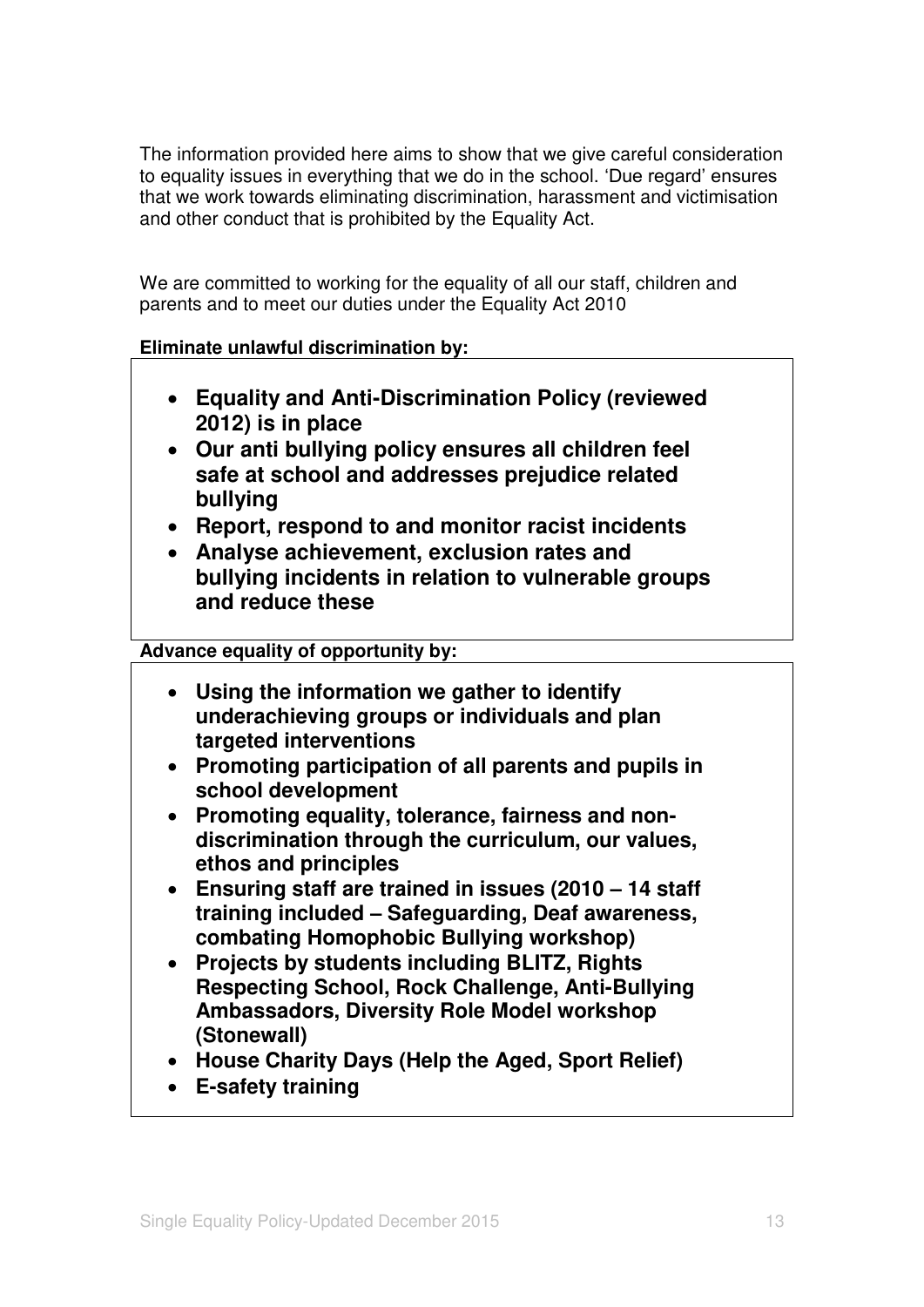**Foster good relations and community cohesion by:** 

- **Rights Respecting Community strategies**
- **Anti bullying strategies**
- **Ensuring Equality and diversity is embedded in the curriculum**
- **School linking projects such as Srebrenicia, links with Ghana, Camps International in Borneo**
- **Working with local police (BLITZ) and Youth Service**

**What has been the impact of our activities? What do we plan to do next?** 

- **Review of key policies – Anti-Bullying, Teaching and Learning Policy, Inclusion Policy**
- **Reduction in Exclusion Rates**
- **Awareness raising about issues**
- **Pupil Premium supporting Music lessons, 1 to 1 tuition, transport and trips**
- **Pupil Premium – gap in achievement to Non Pupil Premium narrowing and well below national average in 2013 and good progress in 2014 though gap widened**
- **EAL – strong achievement in line or above cohort**

# **Part 3: Consultation and engagement**

We aim to engage with and consult with pupils, staff, parents and carers, the local community so we can improve our information, learn about the impact of our policies, develop our equality objectives and improve what we do.

Our main activities for consulting and engaging are:

- **House and School Council**
- **Parents Evenings, Parents Council consultations**
- **Parents Questionnaire**
- **Student Questionnaire**
- **Staff Meetings**
- **Staff Questionnaires**
- **Governing Body Meetings**
- **Working with Town Council (Rights Respecting Community, local Democracy Days etc.)**
- **Working with Dorset County Council (for benchmarking data)**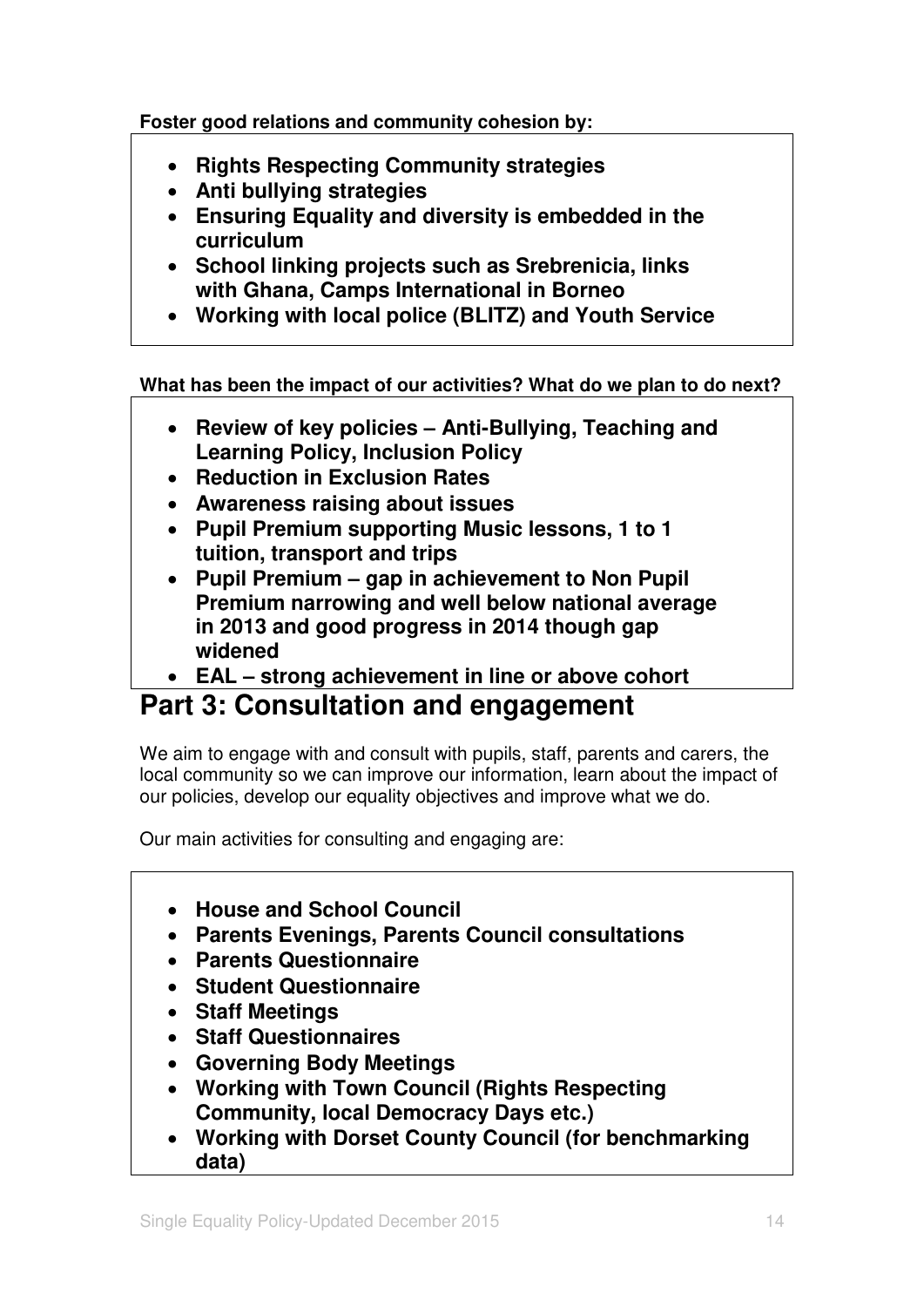# **Locality Team**

**Relationship with Youth Service and local police** 

# **Record of consultation and engagement**

| <b>Date</b>             | Who we consulted                                                                                             | <b>Summary</b>                                                                         | <b>Action taken</b>                                                                             |
|-------------------------|--------------------------------------------------------------------------------------------------------------|----------------------------------------------------------------------------------------|-------------------------------------------------------------------------------------------------|
| March<br>2014           | <b>Students</b>                                                                                              | PP participation<br>survey                                                             | Keep formal<br>record. Joined the<br>Edge programme<br>and the Lions<br>Leadership<br>programme |
| May 2014                | Questionnaire on<br>Safeguarding and bullying                                                                | Anti-bullying<br>ambassadors agreed<br><b>Action Plan</b>                              | Policy reviewed<br>Drop in sessions<br>begun<br>Raised awareness                                |
| June<br>2014            | Meetings with students<br>and local representatives<br>of community re Rights<br><b>Respecting Community</b> | Refresh it -,<br>Principles still there<br>but less evident                            | Group set up to<br>stimulate<br>issues/ideas<br><b>Action Plan</b><br>Agreed                    |
| 3<br>meetings<br>a year | <b>Students</b><br>Council/Dragon's Den                                                                      | Anti-bullying<br>$\bullet$<br>issues<br>Trips and visits too<br>$\bullet$<br>expensive | Anti-bullying policy<br>reviewed<br>Pupil premium<br>targeted                                   |
| June<br>2015            | HoH                                                                                                          | Review of PP<br>spending and<br>participation                                          | New system for<br>monitoring<br>participation                                                   |

# **Part 4: Record of how we have considered equality issues when making decisions**

The Equality Act 2010 requires us to show due regard to equality issues when we make significant decisions or changes in our policies. This means we need consider what the impact of those decisions or policies will be on pupils and staff with protected characteristics before a decision is made or a policy is finalised.

| <b>Date</b>      | Policy or                          | <b>Equality issues we</b>                 | Action taken or                              |
|------------------|------------------------------------|-------------------------------------------|----------------------------------------------|
|                  | decision                           | considered                                | changes made                                 |
| Dec each<br>year | Target groups for<br>extra support | Vulnerable groups<br>making less progress | 1.1 tuition<br>Extra support for<br>learning |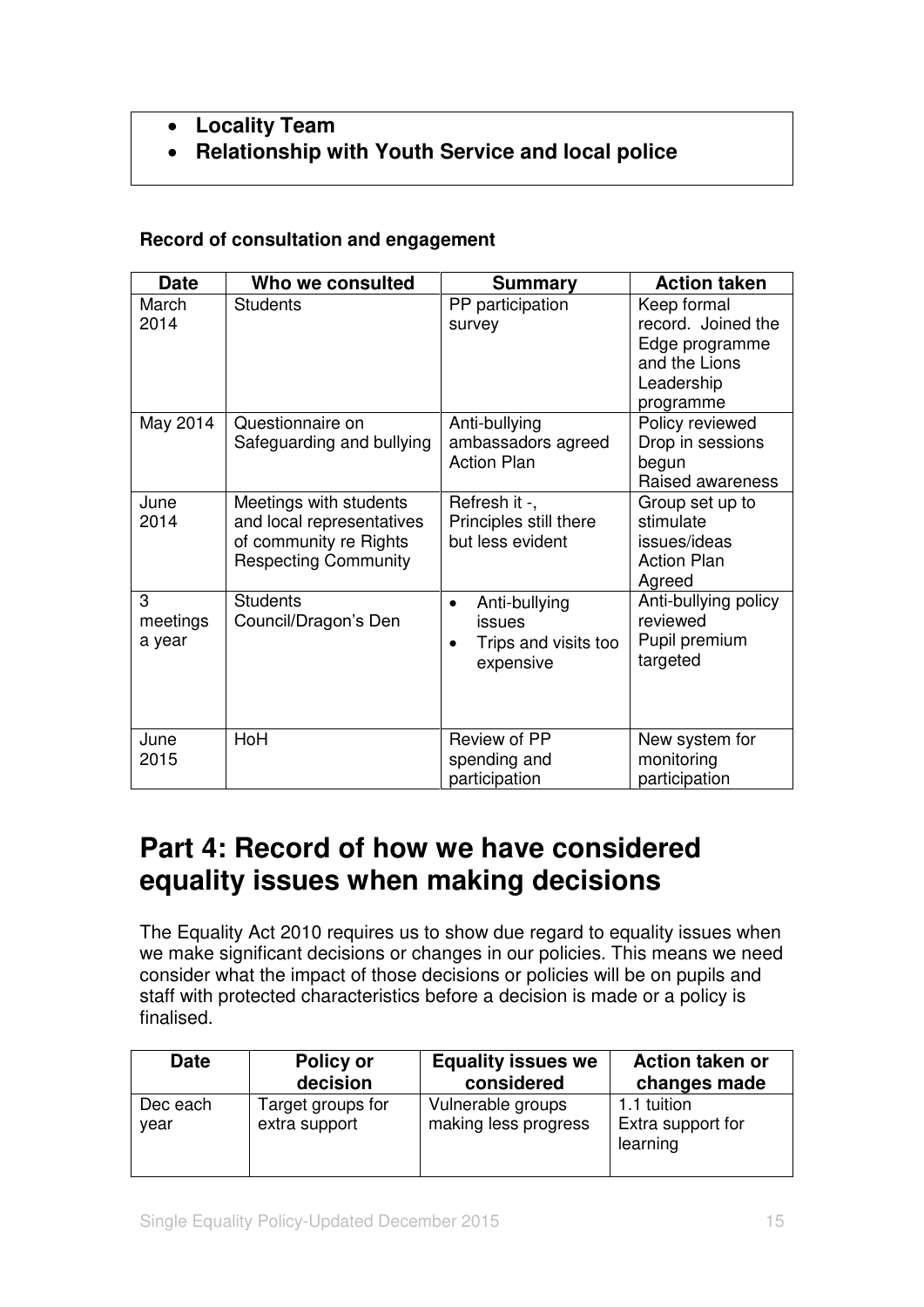| Nov 2013                                      | Use of Pupil<br>Premium (16 - 19<br>Bursary)                                                                                                 | To support<br>economically<br>disadvantaged<br>students  | Funding targeted or<br>inclusion, transport,<br>cost of trips,<br>awareness of need                                              |
|-----------------------------------------------|----------------------------------------------------------------------------------------------------------------------------------------------|----------------------------------------------------------|----------------------------------------------------------------------------------------------------------------------------------|
| May 2014                                      | <b>Anti-Bullying Policy</b><br>reviewed                                                                                                      | Discrimination and<br>bullying of vulnerable<br>students | New tracking<br>procedures, reviewed<br>monthly<br>Awareness of policy                                                           |
| Annual                                        | <b>Accessibility Plan</b>                                                                                                                    | <b>Disability</b>                                        | New procedures to<br>ensure evaluation<br>procedures explained<br>to all parents and<br>students even if<br>temporary disability |
| <b>June 2014</b>                              | Systems to<br>implement New<br><b>Code of Practice</b><br>agreed                                                                             | Vulnerable<br>Groups/SEN                                 | SEN changes agreed<br>and in School<br>Improvement Plan                                                                          |
| Annual<br>Safeguarding<br>Policy and<br>Audit | <b>Safeguarding Policy</b><br>agreed and new<br>regulations included                                                                         |                                                          | New policy to be in<br>line with New Code of<br>Practice                                                                         |
| Sept 2014                                     | Review of progress.<br><b>Equality Plan</b><br>updated.<br>SIP reviewed and<br>new priorities<br>agreed                                      | <b>Vulnerable Groups</b>                                 | SIP has clear actions                                                                                                            |
| During year<br>2014-15                        | Update training on<br>medical needs and<br>safeguarding issues<br>including the<br><b>Prevent Strategy</b><br>sexual exploitation<br>and FGM | <b>Vulnerable Groups</b>                                 | Summary for staff to<br>help them identify<br>issues                                                                             |
| By June<br>2015                               | My Plans in place<br>for 80% of SEND<br>students                                                                                             | <b>SEND</b>                                              | Staff, students and<br>parents informed.                                                                                         |

# **Part 5: Our equality objectives**

The Equality Act 2010 requires us to publish specific and measurable equality objectives. Our equality objectives are based on our analysis of data and other evidence. Our equality objectives focus on those areas where we have agreed to take action to improve equality and tackle disadvantages.

We will regularly review the progress we are making to meet our equality objectives.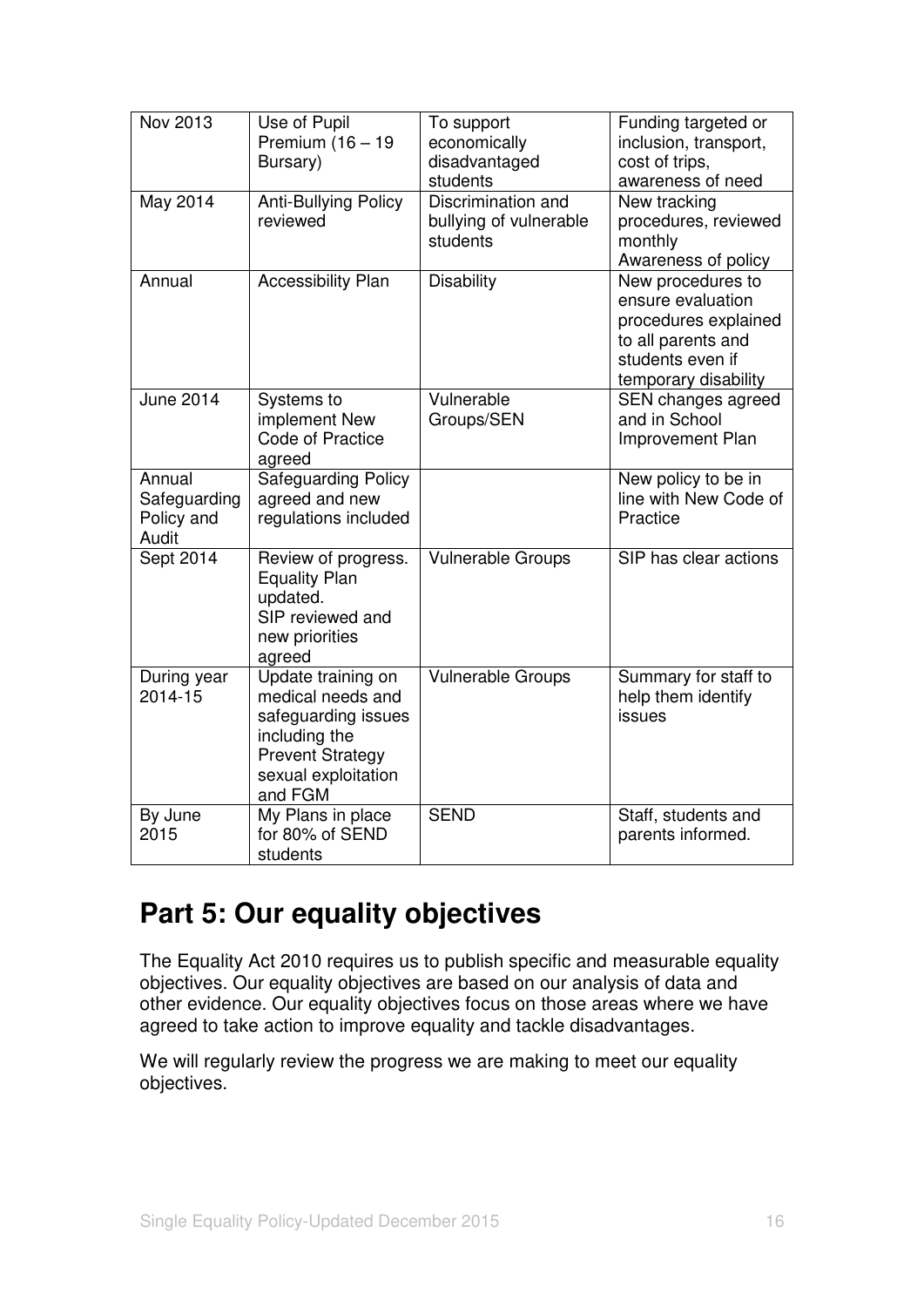# **Equality objective 1:**

To improve the attendance of SEND and PP students.

**Progress we are making on this objective:** 

**In 2015 the attendance of SEND and PP students was better but the gap to non SEND and PP was still too wide. SIP Priority 2015-16.**

# **Equality objective 2:**

To reduce exclusions for SEND and PP students.

**Progress we are making on this objective:** 

**Fixed term exclusions for these groups are significantly higher than for Non SEND and Non PP. We have restructured the support offered in the Inclusion Centre and are monitoring the impact of this.** 

## **Equality objective 3:**

To ensure staff understand the implications of the Prevent Strategy and other key aspects of the Safeguarding Policy.

**Progress we are making on this objective:** 

- **Training on issues to be regular**
- **Policy has been re-written**
- **Promote values in assemblies and in curriculum**
- **Identifying concerns/triggers for staff**

We believe that publishing our equality information will make us transparent about the progress we are making on equality, and more accountable to parents and the local community.

For more information please contact:

Kay Taylor (Headteacher)

Tel: 01308 422291 Email: k.taylor@colfox.dorset.sch.uk

**ADD NAME** (Member of governing body with responsibility for equality issues) Anna Ledgard

Tel: 01308 422291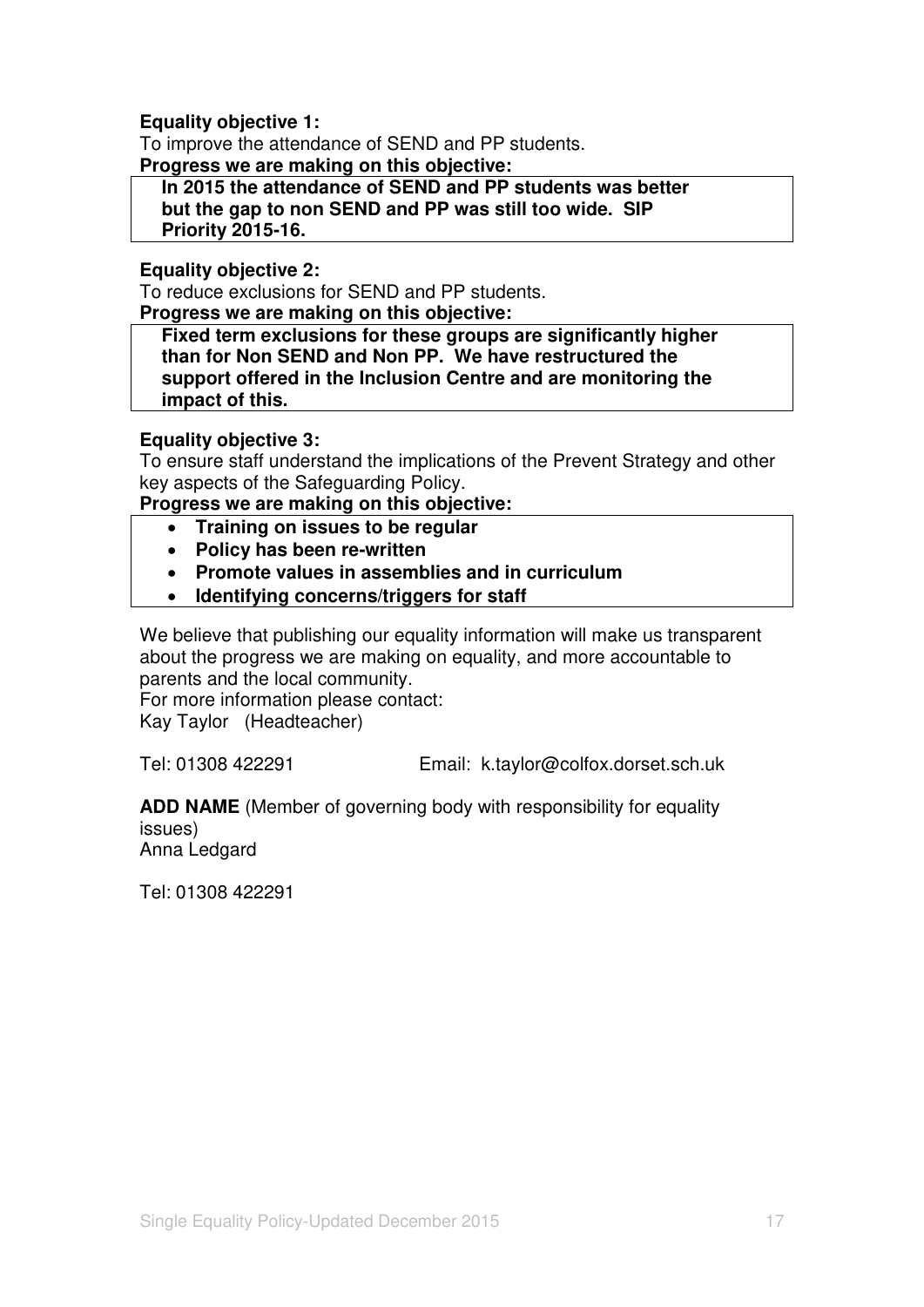# **Information on pupils by protected characteristics**

**Where it may be possible to identify individuals from the information provided (when the number of pupils with a particular protected characteristic is fewer than 10 and the information is 'sensitive personal information') we have decided not to release the information/have indicated this by the use of an asterisk** 

| <b>Pupil Special Educational Needs (SEN) Provision</b> |                         |                                        |  |  |
|--------------------------------------------------------|-------------------------|----------------------------------------|--|--|
|                                                        | <b>Number of pupils</b> | Percentage (%) of<br>school population |  |  |
| No Special Education Need                              | 714                     | 86%                                    |  |  |
| <b>SEN Support</b>                                     | 114                     | 13.7%                                  |  |  |
| Statement/ECHP                                         | 4                       | 0.03%                                  |  |  |

| <b>Ethnicity and race</b>     |                |                |                |                                     |                |                |                |
|-------------------------------|----------------|----------------|----------------|-------------------------------------|----------------|----------------|----------------|
| <b>Asian or Asian</b>         | <b>Boys</b>    | <b>Girls</b>   | <b>Total</b>   |                                     | <b>Boys</b>    | <b>Girls</b>   | <b>Total</b>   |
| <b>British</b>                |                |                |                |                                     |                |                |                |
| Bangladeshi                   | $\overline{0}$ | $\overline{0}$ | $\overline{0}$ | <b>Mixed</b>                        |                |                |                |
| heritage                      |                |                |                |                                     |                |                |                |
| Indian heritage               | $\mathbf{1}$   | $\overline{3}$ | $\overline{4}$ | Other mixed<br>heritage             | $\overline{2}$ | 3              | 5              |
| Other Asian heritage          | $\mathbf{1}$   | $\overline{0}$ | $\mathbf{1}$   | White and Asian                     | $\mathbf{1}$   | 1              | $\overline{2}$ |
| Pakistani heritage            | $\Omega$       | $\overline{0}$ | $\overline{0}$ | <b>White and Black</b><br>African   | $\overline{2}$ | $\overline{2}$ | $\overline{4}$ |
| <b>Black or Black British</b> |                |                |                | <b>White and Black</b><br>Caribbean | $\mathbf{1}$   | 1              | 2              |
| <b>Black African</b>          | $\mathbf 0$    | $\overline{0}$ | $\overline{0}$ | <b>Any Other</b>                    | $\overline{2}$ | $\overline{0}$ | $\overline{2}$ |
| heritage                      |                |                |                | <b>Ethnic Group</b>                 |                |                |                |
| Caribbean heritage            | $\mathbf 0$    | $\overline{0}$ | $\overline{0}$ | White                               |                |                |                |
| Other heritage                | $\mathbf{1}$   | $\overline{0}$ | $\mathbf{1}$   | <b>British heritage</b>             | 370            | 348            | 718            |
| <b>Chinese</b>                | $\overline{0}$ | $\overline{0}$ | $\overline{0}$ | Irish heritage                      | $\overline{2}$ | 1              | 3              |
|                               |                |                |                | Traveller of Irish<br>heritage      | $\overline{0}$ | $\mathbf 0$    | $\mathbf 0$    |
|                               |                | Gypsy / Romany | $\mathbf 0$    | $\overline{0}$                      | $\Omega$       |                |                |
|                               |                |                |                | Any Other White<br>background       | 6              | 14             | 20             |
| <b>Information withheld</b>   |                |                |                |                                     |                |                | 1              |
| Information not yet obtained  |                |                |                |                                     |                |                | 31             |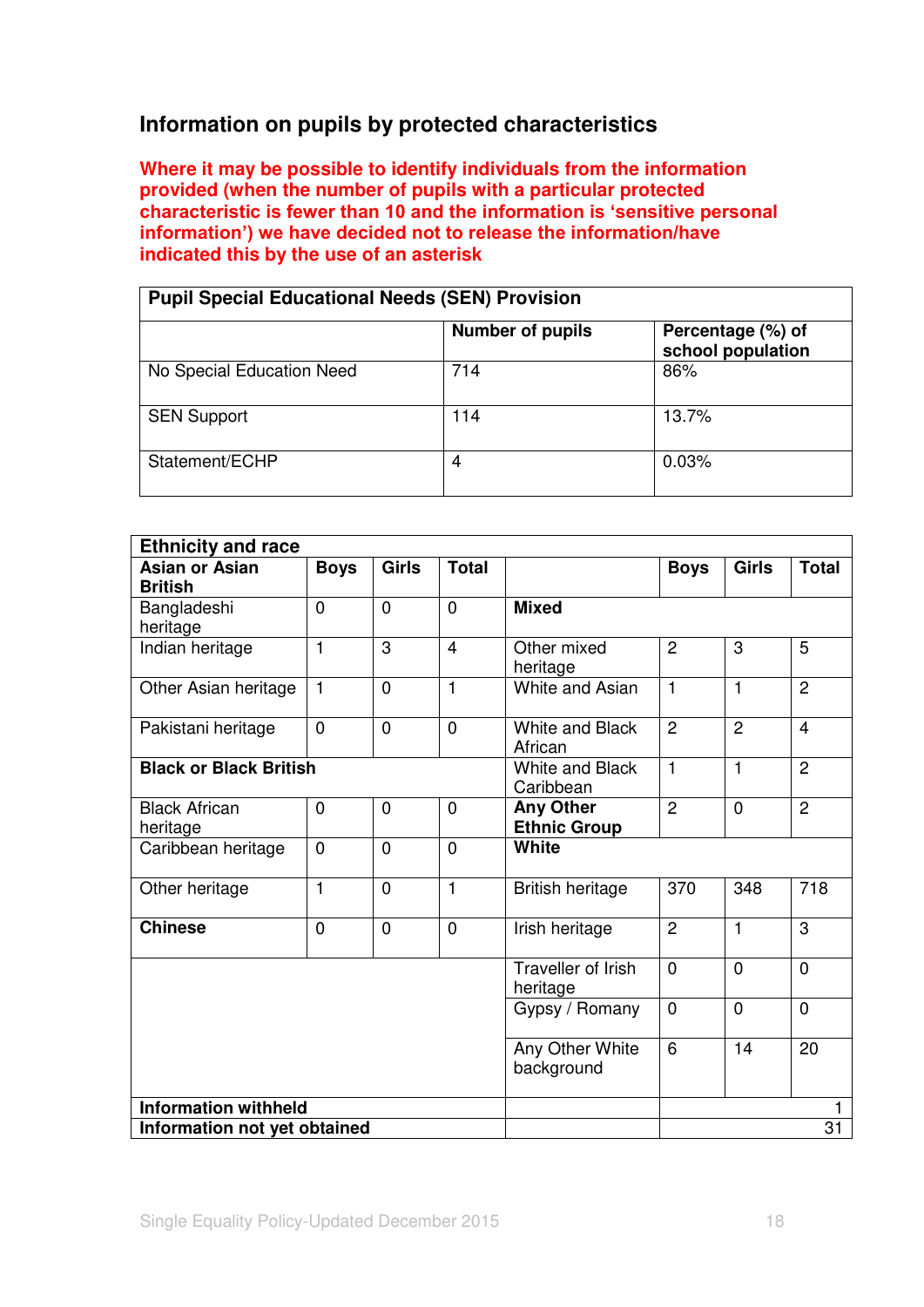| <b>Religion and Belief</b> |     |                |     |  |  |
|----------------------------|-----|----------------|-----|--|--|
| <b>Buddhist</b>            | 2   | Sikh           |     |  |  |
| Christian                  | 329 | No religion    | 163 |  |  |
| Hindu                      | 2   | Other religion | 14  |  |  |
| Jewish                     |     | Unknown        | 446 |  |  |
| Muslim                     | 5   |                |     |  |  |

| Gender |     |
|--------|-----|
| Male   | 427 |
| Female | 405 |

| <b>Pregnancy and maternity</b>          |                         |  |  |
|-----------------------------------------|-------------------------|--|--|
|                                         | <b>Number of pupils</b> |  |  |
| Pupils who are pregnant                 |                         |  |  |
| Pupils who have recently<br>given birth |                         |  |  |